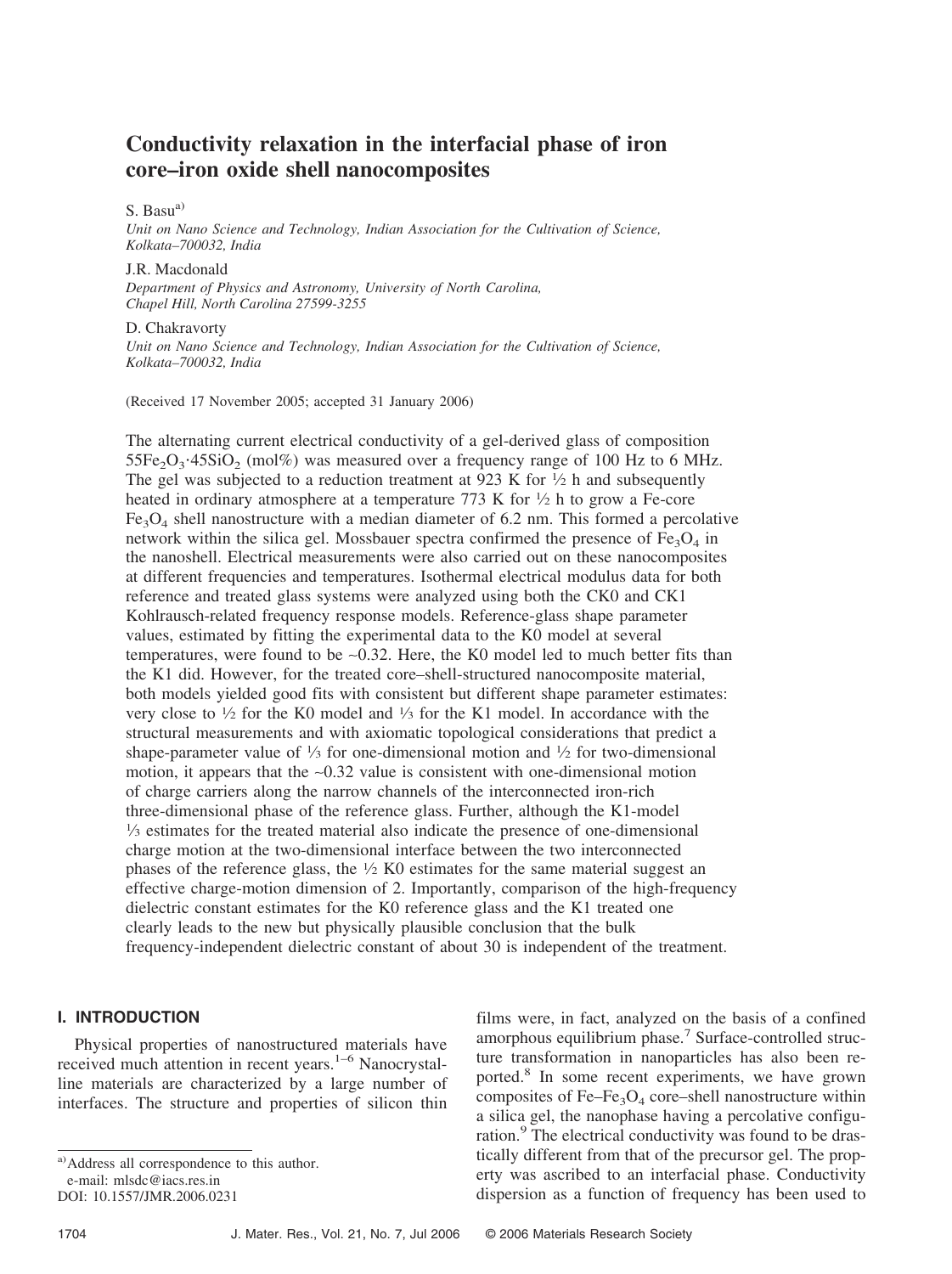study the structure of various glass systems and their conduction mechanisms.10–12

Recently, we applied a new data analysis method $13-15$ to study the system composed of copper-core copperoxide shell nanocomposites.16 Two Kohlrausch-related frequency response models were used to analyze the complex electrical conductivity data for the interfacial amorphous phase in this system. The analysis was carried out for both the precursor reference glass and for the glass containing the core–shell nanostructure. Complex nonlinear-least-squares data fitting showed that the shape parameter  $\beta_1$  was consistent with the values  $\frac{1}{3}$  and  $\frac{2}{3}$  for the reference glass and the nanocomposite glass, respectively. In the present paper, we report results of an investigation of nanocomposites containing  $Fe-Fe<sub>3</sub>O<sub>4</sub>$ core–shell structures grown within a silica gel matrix. To shed some light on the structure of the interfacial phase we have not only studied the Mossbauer spectra of these materials but have also analyzed their frequency response behavior in detail, as discussed herein.

# **II. EXPERIMENTAL DETAILS**

The composition of the gel used in our work was  $55Fe_2O_3.45SiO_2$  (mol%).

 $FeCl<sub>3</sub>$  and tetraethylorthosilicate were taken as precursors;  $23.174$  g FeCl<sub>3</sub> was mixed with 60 ml ethyl alcohol and 10 ml distilled water. The solution was stirred for 20 min. A second solution was prepared by adding 26.2 ml tetraethylorthosilicate to 90 ml ethyl alcohol, 15 ml distilled water, and 1 ml HCl. After stirring for 1 h, the two solutions were mixed and stirring continued for another hour. The solution thus prepared was allowed to gel for two weeks. The gel was then reduced in hydrogen at 923 K for  $\frac{1}{2}$  h. The gel powder was packed in a graphite mold with a diameter of 1 cm and then hot pressed at 923 K for 5 min in a sintering press DSP 25ATS, supplied by Dr. Fritsch Sondermaschinen GmbH (Stuttgart, Germany). The mold chamber was evacuated to a pressure of ~7.0  $\times$  10<sup>-3</sup> Torr, and the pressure applied was 2.4 MPa.

The resulting sample showed metallic conduction, indicating that the iron particles formed a percolative network. This was, however, not true for the reference glass, as discussed below. Electron microscopic investigation (described later) showed the average diameter of iron particles to be 5.3 nm. The reduced gel powders were subjected to heat treatment in ordinary atmosphere at temperatures in the range  $573-973$  K for  $\frac{1}{2}$  h. This produced an oxide layer on the nanoparticles of iron. These powders were then hot pressed following the procedure described above. The resulting sample constituted the core–shell nanocomposite.

The reference sample was prepared by first heating gel powder at 1123 K for 2 h at ordinary atmosphere and then hot pressed. Microstructural studies were carried out using a JEM 2010 transmission electron microscope (Tokyo, Japan). Specimen preparation details have been described earlier. $17$  For electrical measurements, the specimen faces were vacuum-coated with gold electrodes. The impedance was measured over the frequency range 100 Hz to 6 MHz using a Hewlett Packard HP 4192A impedance analyzer (Tokyo, Japan). Measurements were carried out over the temperature range of 120–440 K.

Mossbauer spectra of the nanocomposites were recorded in a conventional spectrometer operating in constant acceleration mode having 1024 channels. The spectrometer was calibrated with a pure natural iron foil of 15  $\mu$ m thickness. A 10 m Ci<sup>57</sup>C<sub>0</sub> in Rh matrix was used as the radioactive source. The spectra were fitted to Lorentzian lineshapes by least-squares.

# **III. STRUCTURAL RESULTS**

Figure 1 is a transmission electron micrograph for the reference sample. It is seen that the microstructure consists of two interconnected phases, the darker one indicating the iron-rich phase. The latter has a width of ∼5.5 nm. Figure 2(a) shows the electron micrograph for the specimen reduced in hydrogen at 923K for  $\frac{1}{2}$  h and then heat treated at 773K for  $\frac{1}{2}$  h. Figure 2(b) is the electron diffraction pattern taken on the particles seen in Fig.  $2(a)$ .

The interplanar spacings were calculated from the angle of diffraction determined from the spots. The



FIG. 1. Transmission electron micrograph for the reference glass sample.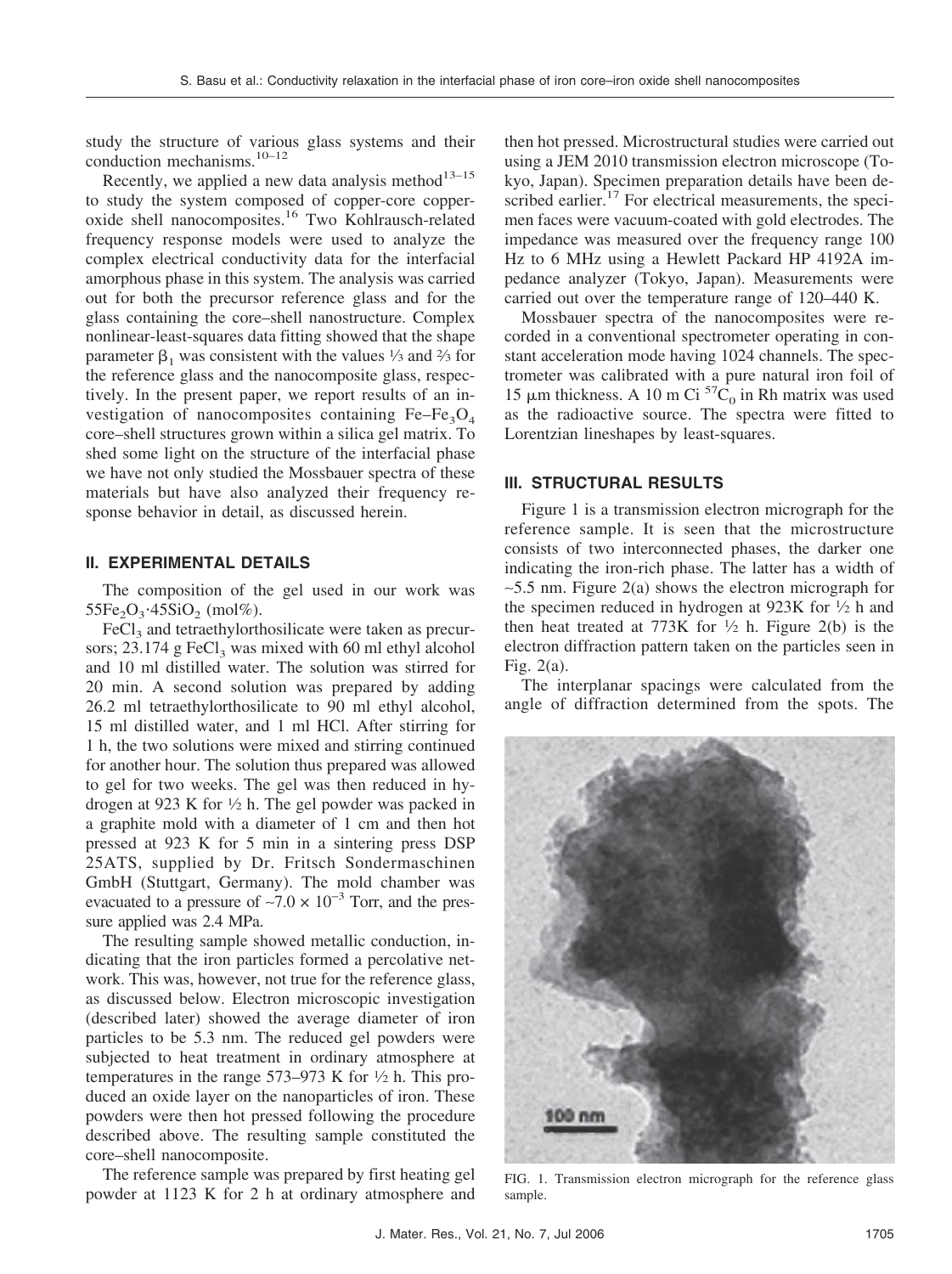

FIG. 2. (a) Transmission electron micrograph for specimen reduced at 923 K for  $\frac{1}{2}$  h followed by heat treatment at 773 K for  $\frac{1}{2}$  h. (b) Electron diffraction pattern from particles seen in (a). (c) Transmission electron micrograph of Fe core–Fe<sub>3</sub>O<sub>4</sub> shell structure. (d) High-resolution lattice image of a Fe core–Fe<sub>3</sub>O<sub>4</sub> shell nanocomposite.

*dhkl* values are given in Table I. The results indicate the presence of Fe and  $Fe<sub>3</sub>O<sub>4</sub>$  phases in the particles having core-shell structures. Figure 2(c) is a typical micrograph of a core of Fe of diameter 7.5 nm and shell of  $Fe<sub>3</sub>O<sub>4</sub>$ of thickness 1.2 nm. In Fig. 2(d), we show the high resolution lattice images of the core–shell structure. Three sets of planes are seen. The lattice spacing of these planes are measured as  $0.26$  nm [Fe<sub>3</sub>O<sub>4</sub> (1<sup>o2</sup>2)], 0.23 nm  $[Fe<sub>3</sub>O<sub>4</sub> (112)]$ , and 0.19 nm  $[Fe<sub>3</sub>O<sub>4</sub> (210)$  and Fe (110)]. These confirm the presence of Fe and  $Fe<sub>3</sub>O<sub>4</sub>$  in the composite particles. Figure 3 gives the histogram of composite particles. The points represent the experimental

TABLE I. Interplanar spacings  $d_{hkl}$  obtained from electron diffraction pattern of nano-core–shell composite particles. The Miller indices of planes are shown within parentheses.

|                         |              | $d_{hkl}$ , ASTM (nm)          |  |  |  |  |
|-------------------------|--------------|--------------------------------|--|--|--|--|
| $d_{hkl}$ observed (nm) | $\alpha$ -Fe | Fe <sub>3</sub> O <sub>4</sub> |  |  |  |  |
| 0.202                   | 0.2026(110)  |                                |  |  |  |  |
| 0.178                   |              | 0.1712(422)                    |  |  |  |  |
| 0.112                   |              | 0.1121(642)                    |  |  |  |  |
| 0.109                   |              | 0.1092(731)                    |  |  |  |  |
| 0.100                   | 0.1013(220)  |                                |  |  |  |  |
| 0.096                   |              | 0.0969(751)                    |  |  |  |  |
| 0.090                   | 0.0906(222)  |                                |  |  |  |  |

data, and the line is the theoretically fitted log-normal distribution function. The median diameter and the geometric standard deviation extracted from this fitting are 6.2 and 1.2 nm, respectively.

Figure 4 shows the Mossbauer spectra obtained for the nanocomposite with a core–shell structure. The spectra could be fitted to two sextets and a doublet. The parameters extracted by such fitting are summarized in Table II. The sextet I with  $H_{int}$  ~ 492 K0e is attributed to the A(tetrahedral) site of  $Fe<sub>3</sub>O<sub>4</sub>$  and sextet II with Hint ∼ 460 K0e is attributed to the B(octahedral) site of  $Fe<sub>3</sub>O<sub>4</sub>$ .<sup>18</sup> The central doublet is attributed to the presence of  $Fe<sup>2+</sup>$  component in a silica support.<sup>19</sup> In our case, with the core–shell nanoparticles forming within a silica gel, both the  $Fe<sup>2+</sup>$  ions at the interface of the nanoshell and the silica contribute to this Mossbauer doublet.

# **IV. FREQUENCY RESPONSE DATA FITTING, ANALYSES, AND CONCLUSIONS**

### **A. Fitting models**

Reference-glass and core–shell nanocomposite data sets were first analyzed by the K0 Kohlrausch frequency response model and then by the K1 one. $13-15$  The K0 model is derived by direct Fourier transformation to the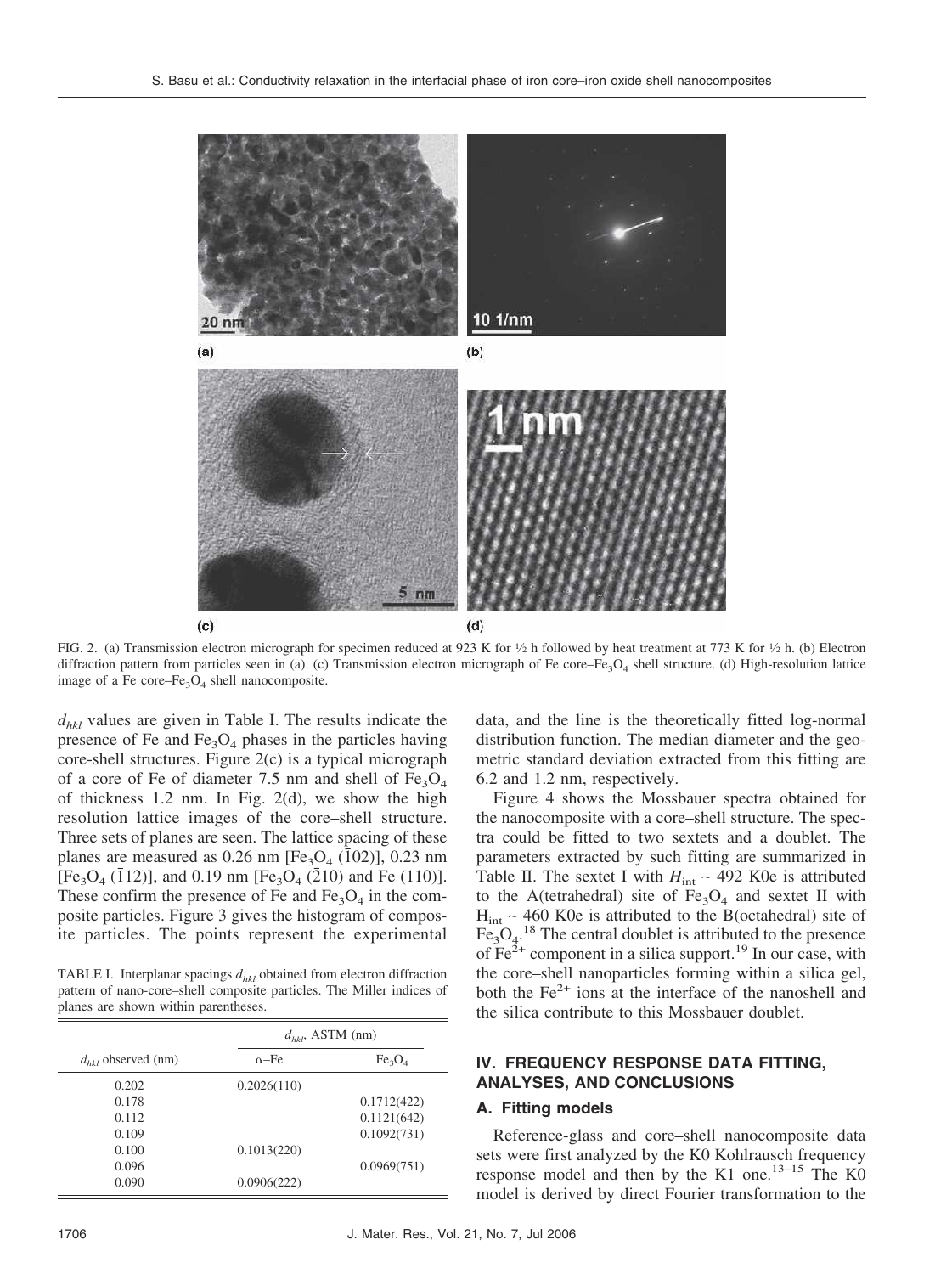

FIG. 3. Histogram of composite particles shown in Fig. 2(a).



FIG. 4. Mossbauer spectra from the nanocomposite with core–shell nanostructure.

frequency domain of time-domain stretched-exponential response, given by

$$
\phi(t) = \exp\left[-\left(\frac{t}{\tau_0}\right)^{\beta_0}\right] \quad , \tag{1}
$$

where  $\beta_0$  ( $0 < \beta_0 \le 1$ ) is the stretching parameter and  $\tau_0$ is the characteristic conductivity relaxation time. For conductive systems  $\phi(t)$  represents the correlation function of the mobile charge carriers. K0-model response, expressed at the complex modulus level, may be written as

$$
M_{\text{K0}}(\omega) = M'_{\text{K0}}(\omega) + iM''_{\text{K0}}(\omega) \equiv i\omega \epsilon_{\nu} I_0(\omega) \quad , \quad (2)
$$

where  $M(\omega) = 1/\epsilon(\omega)$ ,  $\epsilon$  is the complex dielectric permittivity, and  $\epsilon_{\nu}$  is the permittivity of vacuum. The

TABLE II. Mossbauer parameters extracted from Fig. 4 data.

|                 | Isomer<br>shift<br>(mm/s) | <b>Ouadrupole</b><br>splitting<br>(mm/s) | Internal<br>magnetic<br>field (K0e) | Relative<br>intensity $(\% )$ |
|-----------------|---------------------------|------------------------------------------|-------------------------------------|-------------------------------|
| Sextet I        | 0.36                      | 0.05                                     | 492                                 | 23                            |
| Sextet II       | 0.66                      | 0.05                                     | 460                                 | 57                            |
| Central doublet | 1.17                      | 2.86                                     |                                     | 20                            |

quantity  $I_0(\omega)$  is the normalized K0 complex resistivity response function satisfying  $I_0(0) = 1$  and  $I_0(\infty) = 0$ . The expression for the K1-model frequency response is similar to that of Eq. (2) with  $I_0(\omega)$  replaced by  $I_1(\omega)$  but is indirectly, rather than directly, derived from stretchedexponential temporal response and involves a  $\beta_1$  shape parameter with  $0 < \beta_1 \le 1^{13-15,20,21}$ 

The K0 and K1 models both involve the parameters  $\rho_{\rm dc}$ , the direct current (dc) value of the complex resistivity  $\rho(\omega)$ ;  $\tau_0$ , the characteristic relaxation time of the model; and the  $\beta_0$  or  $\beta_1$  shape parameters. Data fitting with the K0 or K1 model requires the addition of a parallel component representing the full high-frequency limiting dielectric constant,  $\epsilon_{\infty}$ , for the K0 model and  $\epsilon_{D\infty}$ for the K1 one. Here  $\epsilon_{D\infty}$  is the high-frequency-limiting dielectric constant for the pure dielectric without mobile charge. In addition, fitting with the K1 model leads to an estimate of a mobile-charge effective dielectric constant  $\epsilon_{C1\infty}$ , so for such fitting  $\epsilon_{\infty} = \epsilon_{C1\infty} + \epsilon_{D\infty}$ . The composite models that include the parallel capacitative component are designated CK0 and CK1.

# **B. Fitting results**

Parameter values estimated from fitting complex experimental frequency-response data sets to the CK0 and CK1 models are summarized in Table III. Because the data are noisy and of limited range, fitting results were not all found to be entirely consistent. For each temperature, the table includes estimates of the percentage relative standard deviation of the fit residuals,  $100S<sub>E</sub>$ ; a value of 1 is excellent. In addition, for each temperature, several different estimates of the dc resistivity  $\rho_{\rm dc}$  are included in Table III and are discussed below.

For the reference data, the most consistent parameter estimates were obtained from CK0 fits of the  $M''(\omega)$  part of the full data at the complex modulus level rather than from full complex-least-squares fitting at this level. Fits using the CK1 model (not shown) were far inferior to those presented for the CK0, but they did suggest that  $\epsilon_{C1\infty}$  values were appreciably less than unity, so one expects that  $\epsilon_{\infty} \approx \epsilon_{D\infty}$  for the CK0 results shown in Table III. Note that, as expected, both  $\rho_{dc}$  and  $\tau_0$  decrease in magnitude as the temperature increases, and the average value of  $\beta_0$  is about 0.32.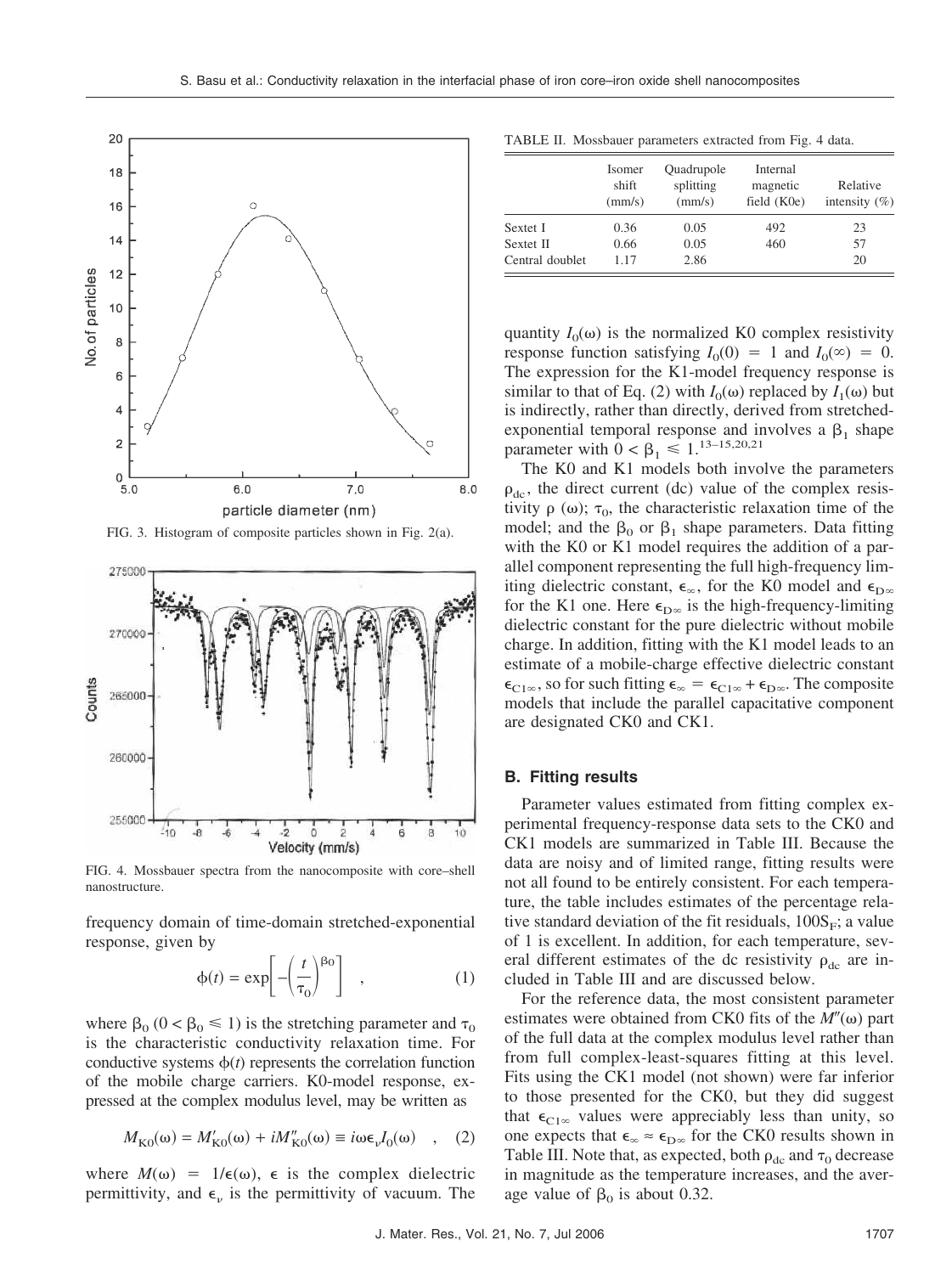|                             | Temperature |                        |              | $10^{-6} \rho_{dc}$                      |                       |                             |                                |                                              |                          |
|-----------------------------|-------------|------------------------|--------------|------------------------------------------|-----------------------|-----------------------------|--------------------------------|----------------------------------------------|--------------------------|
| Specimen                    | (K)         | Model                  | $100S_F$     | $(\text{ohm cm})$                        | $\epsilon_{C1\infty}$ | $\epsilon_{\rm D^{\infty}}$ | $\boldsymbol{\epsilon}_\infty$ | $\tau_0$ (s)                                 | $\beta_0$ or $\beta_1$   |
| Reference glass             | 417         | CK <sub>0</sub>        | 1.12         | 4.28<br>(3.62)<br>$[3.8]$                | $\cdots$              | $\cdots$                    | 28.3                           | $1.9 \times 10^{-5}$                         | 0.303                    |
|                             | 428         | CK <sub>0</sub>        | 1.48         | 2.63<br>(2.50)<br>$[2.7]$                | $\cdots$              | $\cdots$                    | 30.4                           | $6.4 \times 10^{-6}$                         | 0.309                    |
|                             | 437         | CK <sub>0</sub>        | 0.95         | 2.00<br>(2.09)<br>$[2.2]$                | $\cdots$              | $\ldots$                    | 30.9                           | $4.4 \times 10^{-6}$                         | 0.343                    |
| Core-shell<br>Nanocomposite | 123         | CK <sub>0</sub><br>CK1 | 4.30<br>4.13 | 0.0737<br>0.0742<br>(0.0745)<br>[0.0419] | $\cdots$<br>24.3      | $\cdots$<br>30.6            | 63.1<br>54.9                   | $6.7 \times 10^{-7}$<br>$2.7 \times 10^{-8}$ | 0.479<br>$1/3$ F         |
|                             | 133         | CK <sub>0</sub><br>CK1 | 2.60<br>2.25 | 0.0315<br>0.0316<br>(0.0314)<br>[0.0319] | $\cdots$<br>21.0      | $\cdots$<br>31.5            | 57.4<br>52.5                   | $2.5 \times 10^{-7}$<br>$9.8 \times 10^{-9}$ | 0.513<br>$\frac{1}{3}$ F |
|                             | 143         | CKO<br>CK1             | 3.46<br>3.19 | 0.0185<br>0.0185<br>(0.0184)<br>[0.0210] | $\cdots$<br>21.8      | $\cdots$<br>29.6            | 56.4<br>51.4                   | $1.6 \times 10^{-7}$<br>$6.0 \times 10^{-9}$ | 0.513<br>$\frac{1}{3}$ F |

TABLE III. Parameters estimated by fitting experimental data with the CK0 and K1 CK1 models. For the reference glass, only CK0-*M*- fit results are shown, and those for the nanocomposites are complex-*M* data-fit ones.  $\rho_{\rm dc}$  quantities shown in parentheses are  $\sigma'(\omega)$ -fit estimates and those in brackets are dc measurement ones.

Results were quite different for the core–shell nanocomposite material, as presented in the bottom section of Table III. Here we show fit results for the full complex  $M(\omega)$  data, using both the CK0 and the CK1 models. Although the overall fit relative standard deviations are comparable for the two situations, the CK1 ones were consistently somewhat smaller than the CK0 ones. Again, the temperature dependences of both  $\rho_{dc}$  and  $\tau_0$ were as expected, but the  $\beta_0$  estimates closely approximate a value of 0.5. In contrast, CK1 fits with  $\beta_1$  free to vary all led to estimates very close to  $\frac{1}{3}$  so they were fixed at  $\frac{1}{3}$  (designated as  $\frac{1}{3}$  F in the table), the semiuniversal Composite Universal (CUN) model.<sup>20,21</sup> These fit results were thus slightly improved and made more consistent. In agreement with all previous fits using the K0 and the K1 models, the  $\tau_0$  estimates are here much smaller for the latter than for the former model.

Note that the average  $\epsilon_{\infty}$  value of the reference glass is very close to that of the average nanocomposite coreshell  $\epsilon_{D\infty}$  quantity. Thus, it appears that the likely value of the latter is about 30, and it seems virtually independent of the presence of different mobile-charge behaviors since it arises from the dipolar response of the basic material. Although this important result is what one would expect, it has not been previously verified for reference and treated materials.

Although the  $S_F$  values presented in Table III provide global estimates of the goodness of fit for the different materials and temperatures, it is useful to show how the data vary with frequency for all these conditions and include point-by-point fit estimates. Figures 5 and 6 show such results for the  $M'(\omega)$  fits of Table III. Fit estimates are shown by the open circles and crosses in these figures. When the center of such a symbol falls exactly at an equivalent data point (the small solid circles), the fit is virtually perfect. As shown, such agreement is appreciably better for the reference-data results



FIG. 5. Log-log plots of  $M''(\omega)$  reference-glass data and  $M''(\omega)$  fit points using the CK0 model with  $\beta_0$  free to vary. Only every fifth data point is shown, and the 428 and 437 K curves have been shifted to the right on the  $log(\omega)$  axis by the amounts listed on the graph. Here and hereafter,  $\omega_n$  is 1 rad/s.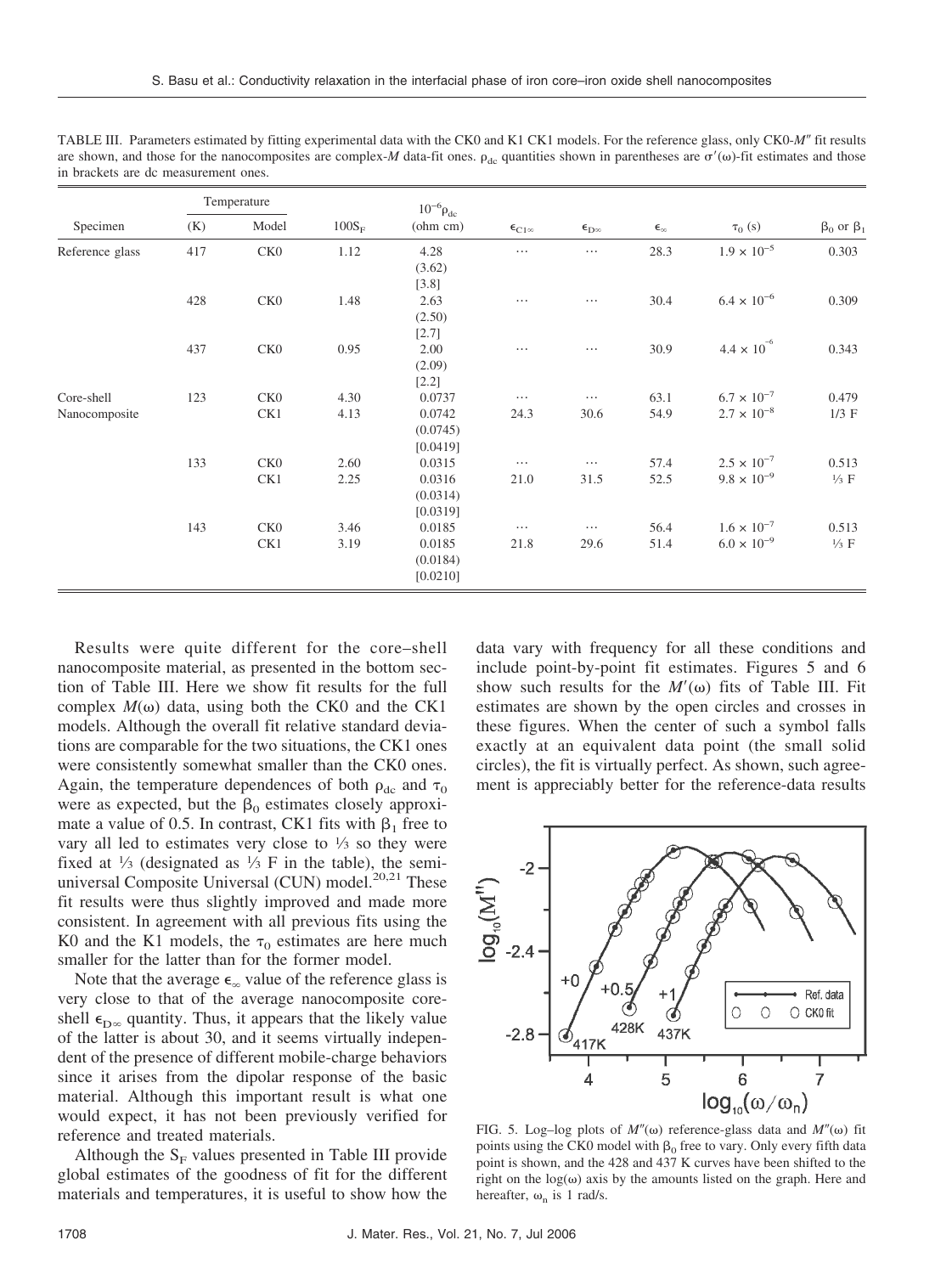

FIG. 6. Log-log plots of  $M''(\omega)$  core–shell data and  $M''(\omega)$  fit points following from full complex  $M(\omega)$  fits, using the CK0 model with  $\beta_0$ free to vary and the CK1 model with  $\beta_1$  fixed at  $\frac{1}{3}$ . Only every seventh data point is shown, and the 428 and 437 K curves have been shifted to the right on the  $log(\omega)$  axis by the amounts listed on the graph.

of Fig. 5 than those for the core–shell data of Fig. 6. To minimize overlap and clutter, only every fifth data point is shown in Fig. 5 and every seventh one in Fig. 6, and the two higher temperature curves are shifted to the right by 0.5 and 1 units, respectively, on the log frequency axis.

Although  $M(\omega)$  data sets include the effects of  $\epsilon_{\infty}$ , those involving just  $\sigma'(\omega)$  do not when electrode polarization effects are negligible.<sup>22,23</sup> Therefore, it is important to include  $\sigma'(\omega)$  data and fitting results as well as those for  $M''(\omega)$ . Figures 7 and 8 present such  $\sigma'(\omega)$ results, where again only every fifth point is shown for the reference data and only every seventh one for the



FIG. 7. Log–log plots of  $\sigma_{ac} \equiv \sigma'(\omega)$  reference-glass data and  $\sigma'(\omega)$  fit points following from fits of these real-part data sets, using the CK0 model with  $\beta_0 = \frac{1}{3}$ . Only every fifth data point is shown. Here and hereafter,  $\sigma_n = 1$  mho/cm.



FIG. 8. Log-log plots of  $\sigma_{ac} \equiv \sigma'(\omega)$  core–shell data and  $\sigma'(\omega)$  fit points following from fits of these real-part data sets using the CK0 model with  $\beta_0$  free to vary, and from full complex  $M(\omega)$  fits using the CK1 model with  $\beta_1$  fixed at 1/3. Only every seventh data point is shown.

core–shell data. The  $S_F$  values of these fits are comparable to, but somewhat larger than, those shown for the modulus fits in Table III. The data sets of Fig. 7 are appreciably more irregular than those of Fig. 8, and that for the 408 K reference data is so much so that no adequate fits were obtained.

Since the low-frequency region of the data of Fig. 7 have not reached a flat plateau approximating  $\sigma_{dc} \equiv \sigma'(0)$ , no good estimate of this quantity or its inverse  $\rho_{\rm dc}$  can be obtained from the graphical behavior shown. However, estimates of  $\rho_{dc}$  are a part of CK0 and CK1 fits, and it may also be estimated from direct dc measurements. When electrode-polarization effects are present, however, dc measurements are likely to yield inaccurate estimates, as are fitting of the entire frequency response with a model that does not take account of such effects.

Table III shows for each temperature three different estimates of  $\rho_{\text{dc}}$ . The top ones for each temperature are those following from  $M''$  fits; the ones below, in parentheses, are from CK0 and CK1-model fit estimates of  $\rho'$ ; and the bottom ones, in brackets, are from direct dc measurements. Although it appears possible that a small amount of electrode-polarization effects is present, particularly for the 417 K reference-glass response, its influence seems less for the  $\sigma'(\omega)$  fits than for the  $M''(\omega)$ ones.

Therefore, we have used the  $\rho_{dc}$  estimates from the former fits to calculate activation energies for  $T\sigma_{\text{dc}}$ , the appropriate quantity following from the Nernst– Einstein equation and from the K1 model. For the reference glass, the result was  $0.47 \pm 0.06$  eV, and for the core–shell we found  $0.18 \pm 0.01$  eV, a much smaller value.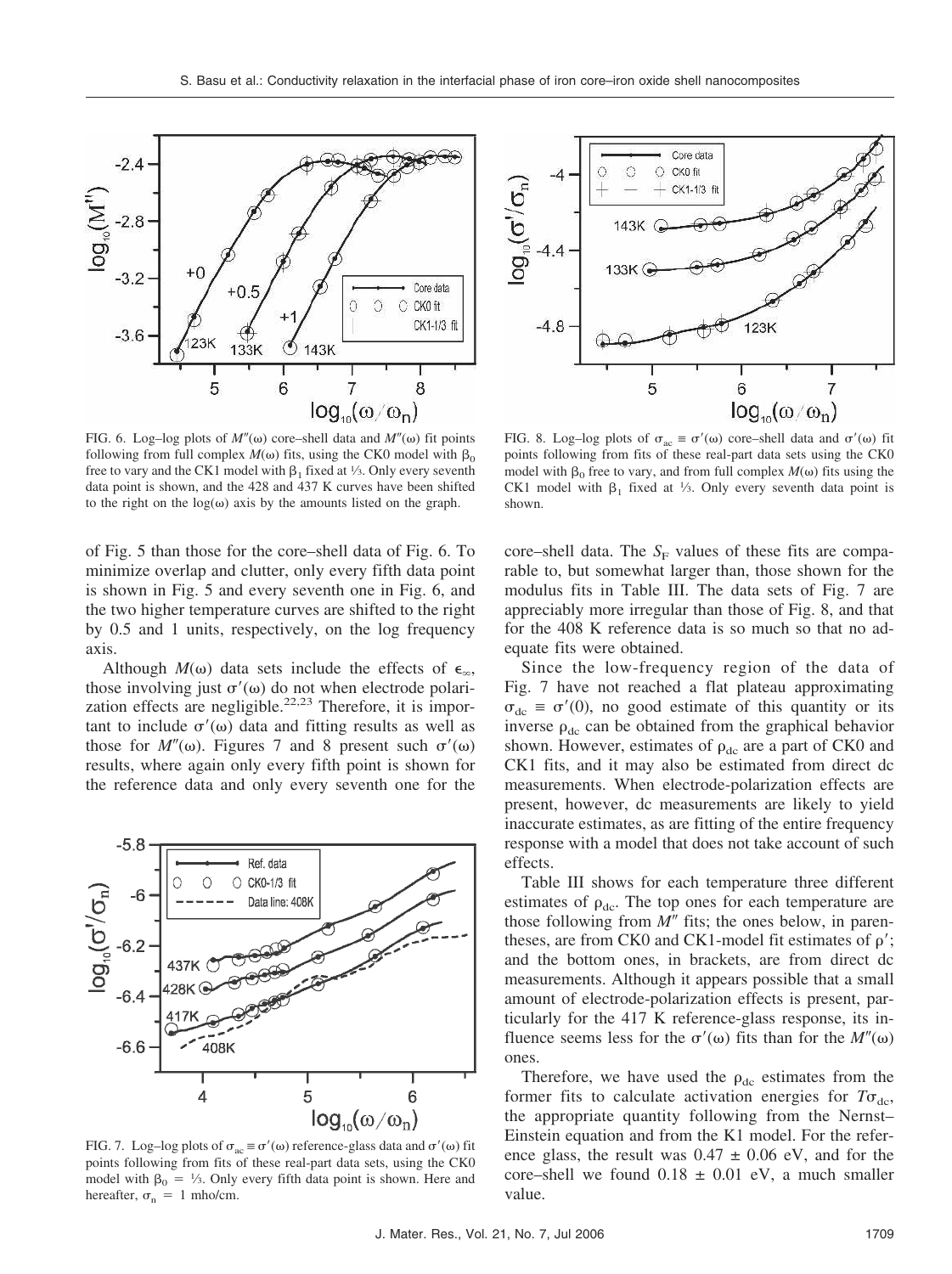### **C. Analysis and conclusions**

The average value of  $\beta_0$  of about 0.32 for the reference glass suggests that the charge motion occurs along one dimension where one would expect a value of exactly  $1/3$ <sup>20,21</sup> From the electron micrograph of Fig. 1, it is evident that the iron-rich phase has an interconnected configuration; the width of this phase is 5.5 nm. The conductivity in this glass was earlier ascribed to a small polaron hopping between  $Fe^{2+}$  and  $Fe^{3+}$  sites.<sup>9</sup> Such hopping takes place along the narrow channels of the ironrich phase. Therefore, the  $\langle \beta_0 \rangle$  value of ~0.32 is consistent with one-dimensional motion of the charge carriers.

The electron micrograph of Fig. 2(a) indicates that the iron-core particles with  $Fe<sub>3</sub>O<sub>4</sub>$  shells formed along the perimeter of the iron-rich phase of the reference glass. These particles therefore form a two-dimensional structure at the interface between the iron-rich and irondeficient phases, respectively, of the reference glass. The values of  $\beta_0$  of about  $\frac{1}{2}$  and of  $\beta_1$  of  $\frac{1}{3}$  for the coreshell-structured nanocomposite suggest, ambiguously, that charge motion may occur in this two-dimensional structure with both or only one of these two dimensions being appropriate for motion.<sup>20</sup> Data extending to appreciably higher frequencies would be required to confirm which type of motion is actually dominant but it is noteworthy that the K0 model reaches its final power-law slope of  $\sigma'(\omega)$  much quicker than does the K1 one.<sup>21</sup> Thus, for the present limited-range data, it seems that the two-dimensional  $\beta_0 \approx \frac{1}{2}$  results should be taken to represent the actual situation better than the K1-fit one.

The activation energies determined from  $\log \rho_{\rm dc}/T$ versus 1/*T* plots as extracted from the alternating current (ac) resistivity analysis for the reference glass and the core–shell nanocomposite glass were  $0.43 \pm 0.05$  eV and  $0.12 \pm 0.01$  eV, respectively. It should be noted that the temperature ranges used for the estimation of activation energies were 300–450 K and 100–250 K for the reference and the core–shell nanostructured glass, respectively.

Electrical conduction in both these materials arises due to a small polaron hopping between  $Fe^{2+}$  and  $Fe^{3+}$  sites.<sup>9</sup> That electrons are the charge carriers in the present set of systems was confirmed by blocking electrode measurements in which current as a function of time was found to be invariant with silver used as electrodes. This, coupled with the fact that the values of dc resistivity as obtained from dc measurements and those obtained from ac measurements were in reasonable agreement, substantiates that only electronic transport causes the dc conduction.

The difference in the activation energy arises due to a difference in the effective dielectric constant as experienced by the hopping charge in the two materials. In the reference glass, the effective dielectric constant is ∼30 whereas in nanocomposite it is ∼60, as found from the CK0 and CK1 model fits discussed above. According to the Austin–Mott model,<sup>24</sup> the activation energy *W* can be written as

$$
W = \frac{e^2}{4\epsilon_p r_p} \quad , \tag{3}
$$

where *e* is magnitude of the electronic charge,  $\epsilon_p$  the effective dielectric constant, and  $r_p$  is the polaron radius. Substituting the above values of  $\epsilon_p$  in Eq. (3), we estimate the values of  $r_p$  equal to about 0.3 Å and 0.5 Å for the reference glass and nanocomposite glass, respectively. It is thus likely that the polaron radius increases in the interfacial amorphous phase as compared to that in the reference glass. The higher values of  $\epsilon_p$  and  $r_p$  in the nanostructured glass contribute to a drastic reduction in the activation energy for polaron hopping.

In summary, ac electrical conductivity of a gel-derived iron-silicate glass was measured. Iron core–iron oxide shell nanocomposites was grown within the glass matrix, and ac electrical properties were studied. Mossbauer spectra confirmed the presence of  $Fe<sub>3</sub>O<sub>4</sub>$  in the nanoshells. Electrical conductivities of both the glass systems were analyzed using both the CK0 and CK1 Kohlrausch-related frequency response fitting models and suggested the presence of interesting and potentially important differences in charge motion between the reference and treated materials.

# **ACKNOWLEDGMENTS**

S. Basu thanks the Council of Scientific and Industrial Research, New Delhi for a Senior Research Fellowship. D. Chakravorty thanks the Indian National Science Academy, New Delhi for the award of a Senior Scientist position. The authors thank D. Das of Inter-University Consortium for Department of Atomic Energy Facilities, Kolkata for measuring the Mossbauer spectra. The help of Supriyo Chakraborty in Electron Microscopy work is acknowledged. The authors also thank Santanu Bhattacharya for his expert help in some of the experimental work. The work was supported by the Department of Science and Technology, Government of India, New Delhi, under the Nanoscience and Technology Initiative.

### **REFERENCES**

- 1. A. Zaslavsky, C. Aydin, S. Luryi, S. Cristoloveanu, D. Mariolle, D. Fraboulet, and S. Deleonibus: Ultrathin silicon-on-insulator vertical tunneling transistor. *Appl. Phys. Lett.* **83,** 1653 (2003).
- 2. L.Y. Gorelik, R.I. Shekhter, V.M. Vinokur, D.E. Feldman, V.I. Kozub, and M. Jonson: Electrical manipulation of nanomagnets. *Phys. Rev. Lett.* **91,** 088301 (2003).
- 3. S.I. Bozhevolnyi, S.V. Volkov, K. Leosson, and A. Boltasseva: Bend loss in surface plasmon polariton band-gap structures. *Appl. Phys. Lett.* **79,** 1076 (2001).